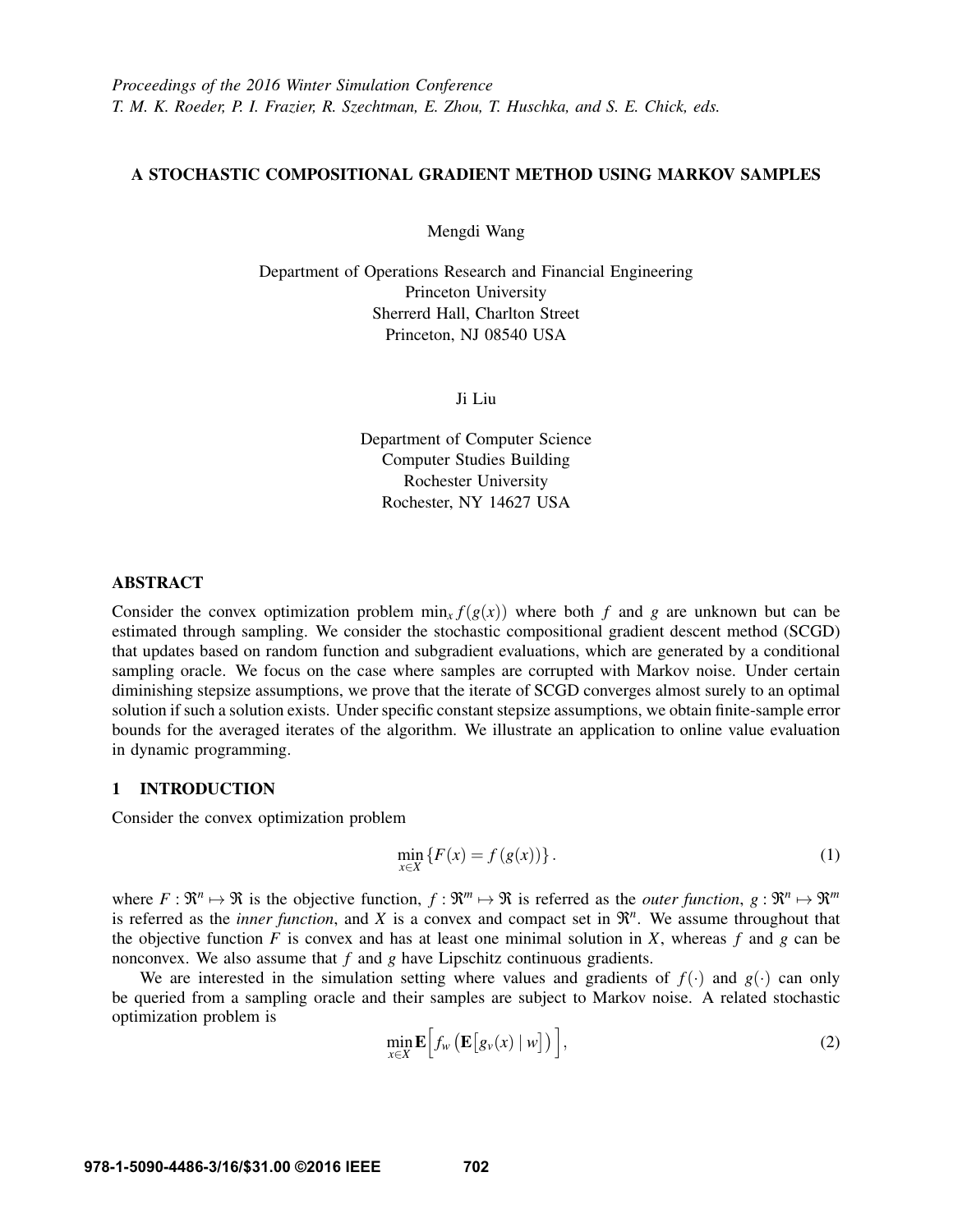where  $f_w$  and  $g_v$  are random realizations of the unknown deterministic functions  $f$  and  $g$ , respectively. Another related problem is the sample average approximation to problem (2), given by

$$
\min_{x \in X} \frac{1}{N} \sum_{i=1}^{N} f_{w_i} \left( \frac{1}{N} \sum_{j=1}^{N} g_{v_{ij}}(x) \right),\,
$$

in which the expectation is replaced by empirical means over some data set

$$
\left\{\{w_i,v_{ij}\}_{j=1}^N\right\}_{i=1}^N.
$$

Stochastic composition problems (1)-(2) find wide application in data analytics and operations research. Examples of applications include statistical learning, dynamic programming, estimation of large deviation rate and risk-averse optimization; see (Wang, Fang, and Liu 2016) Sections 4 and 5. Note that the composition of two stochastic functions is also related to three-stage stochastic programming, for which at least  $\mathcal{O}(1/\epsilon^4)$  sample paths are needed to reach an  $\epsilon$ -optimal solution; see (Shapiro, Dentcheva, and Ruszczyński 2014) Section 5.8.

For the case where unbiased samples are available, (Wang, Fang, and Liu 2016) has proposed and analyzed a class of *stochastic compositional gradient/subgradient descent methods* (SCGD). The SCGD involves two iterations of different time scales, one for estimating *x* <sup>∗</sup> by a stochastic gradient-like iteration, the other for maintaining a running estimate of  $g(x^*)$ . Almost sure convergence and rate of convergence have been obtained, assuming that all samples are independent and identically distributed.

In this paper, we will focus on the application of SCGD to Markov sampling oracles. We emphasize that SCGD is a simulation-driven method. It finds the optimal solution to problem (1) even if one can only simulate the outer and inner functions. Markov noise is very common in Monte Carlo simulation and simulation of dynamic systems. An example of problem (1) with Markov simulator is the online value evaluation problem which arises from dynamic programming; see Section 5 for more details.

However, Markov noise makes the analysis much more complicated, because samples per iteration now become severely biased. Our analysis involves breaking down the iterate sequence into an infinite number of segments with increasing lengths. In this way, we use the Markov property to control the overall bias associated with iterates within the same segment. This leads to an almost sure convergence result as well as several error bounds and sample complexity results. To the authors' best knowledge, this is the first convergence and rate of convergence result for stochastic composition optimization under a Markov simulator.

Similar to several sources on convergence analysis of stochastic algorithms (see e.g., (Bertsekas and Tsitsiklis 1989), (Kushner and Yin 2003), (Borkar 2008)), we use a supermartingale convergence argument towards a specially constructed sequence. The idea of stochastic gradient is also related to the class of incremental methods, which are developed for minimizing the sum of a large number of component functions. These methods update incrementally by making use of one component at a time, through a gradient-type or proximal-type iteration; see for example, (Nedic and Bertsekas 2001), (Bertsekas 2011), (Nedić 2011), (Wang and Bertsekas 2016) and (Wang, Chen, Liu, and Gu 2015). The SCGD method considered in this paper also applies to the incremental problem  $\min_x f\left(\sum_{i=1}^M g_i(x)\right)$  where component functions  $g_i$  are sampled according to a Markov chain. The idea of using two timescales existed in literature of stochastic approximation; see for examples (Borkar 1997), (Bhatnagar and Borkar 1998), (Konda and Tsitsikilis 2004). It is also related to the quasi-gradient methods that have been extensively studied by (Ermoliev 1976). However, there has been little analysis on the convergence rate and sample complexity, especially for the Markov case.

Notation For  $x \in \mathbb{R}^n$ , we denote by  $x'$  its transpose, and by  $||x||$  its Euclidean norm (i.e.,  $||x|| =$  $\overline{x/x}$ ). The abbreviation "*a.s.*  $\overline{x}$ " means "converges almost surely to," while the abbreviation "i.i.d." means "independent identically distributed." For a function  $f(x)$ , we denote by  $\nabla f(x)$  its gradient at *x* if *f* is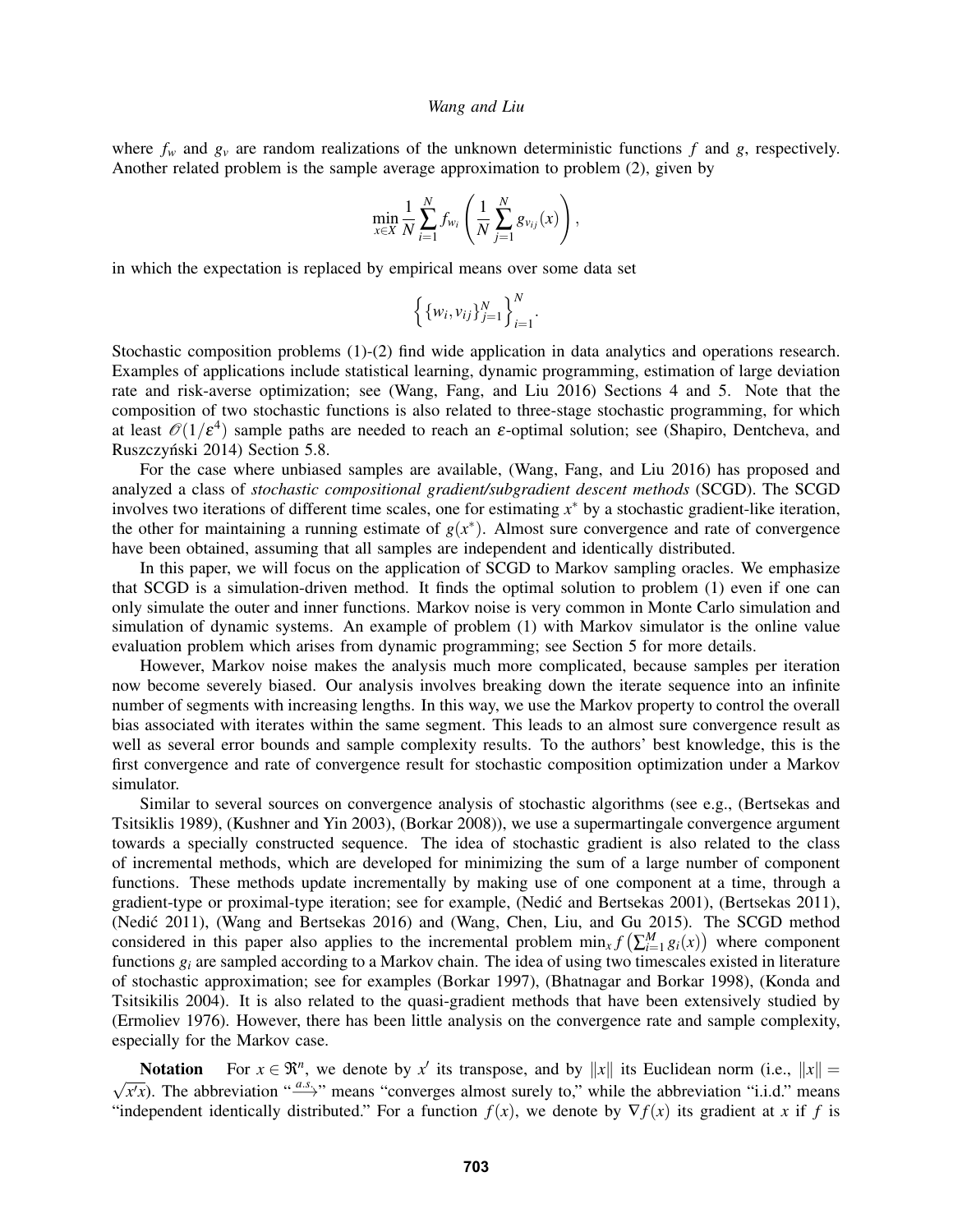differentiable. For two sequences  $\{y_k\}$  and  $\{z_k\}$ , we write  $y_k = \mathcal{O}(z_k)$  if there exists a uniform constant  $c > 0$  such that  $\|y_k\| \le c \|z_k\|$  for each *k* with probability 1. For simplicity, we will use the  $\mathcal{O}(\cdot)$  notation frequently to avoid defining too many constants. It does not affect the convergence and asymptotic rate of convergence results.

## 2 SIMULATION ORACLE, ALGORITHM, AND ASSUMPTIONS

Suppose that we have access to a Conditional Sampling Oracle (*CSO*) such that:

- Given some  $y \in \mathbb{R}^m$ , the *CSO* returns a noisy gradient  $\nabla f(y) + w \in \mathbb{R}^m$ .
- Given some  $x \in X$  and conditioned on *w*, the *CSO* returns  $g(x) + v \in \mathbb{R}^n$  and  $\nabla g(x) + \tilde{v} \in \mathbb{R}^{n \times m}$ .

We focus on the case where the sample errors  $v, \tilde{v}, w$  are Markov random variables with a zero-mean invariant distribution.

For solution of the stochastic program (1), we use the *stochastic compositional gradient* (SCGD) method proposed by (Wang, Fang, and Liu 2016), taking the form of Algorithm 1. Note that  $x_k \in \mathbb{R}^n$ ,  $y_k \in \mathbb{R}^m$ ,  $v_k, w_k \in \mathbb{R}^m$ ,  $\tilde{v}_k \in \mathbb{R}^{n \times m}$ ,  $\nabla g$  is the  $n \times m$  matrix with each column being a gradient of the corresponding entry of *g*,  $\{\alpha_k\}$ ,  $\{\beta_k\}$  are sequences of positive scalars in  $(0,1)$ , and  $\Pi_X$  denotes the orthogonal projection onto *X* with respect to the Euclidean norm  $\|\cdot\|$ .

Algorithm 1 Stochastic Compositional Gradient Descent

**Input:**  $x_0 \in \mathbb{R}^n$ ,  $y_0 \in \mathbb{R}^m$ , *CSO*, number of queries *T*, positive stepsizes  $\{\alpha_k\}$ ,  $\{\beta_k\} \subset (0,1)$ .

- 1: for  $k = 0, 1, ..., T$  do
- 2: Query *CSO* for the sample values of *g* at  $x_k$ , obtaining  $g(x_k) + v_k$  and  $\tilde{\nabla}g(x_k) + \tilde{v}_k$ .<br>3: Undate
- **Update**

$$
y_{k+1} = (1 - \beta_k)y_k + \beta_k(g(x_k) + v_k).
$$
 (3)

- 4: Query *CSO* for the sample gradient of *f* at  $y_{k+1}$ , obtaining  $\nabla f(y_{k+1}) + w_k$ .
- 5: Update

$$
x_{k+1} = \Pi_X \left\{ x_k - \alpha_k (\nabla g(x_k) + \tilde{v}_k)(\nabla f(y_{k+1}) + w_k) \right\}.
$$
 (4)

6: end for

**Output:** The averaged iterate  $\frac{1}{T} \sum_{k=1}^{T} x_k$ .

In the case where f is a linear function and  $w \equiv 0$ , Algorithm 1 is equivalent to the classical stochastic gradient/approximation method. In the case where  $f$  is nonlinear, the auxiliary variable  $y_k$  plays the important role of "tracking" the unknown value  $g(x_k)$ , so that the iteration for  $x_k$  behaves like a gradient descent update.

Let us denote by  $\mathcal{F}_k$  the collection of random variables

$$
\{x_0,\ldots,x_k,y_0,\ldots,y_k,(w_0,v_0,\tilde{v}_0),\ldots,(w_{k-1},v_{k-1},\tilde{v}_{k-1})\}.
$$

For simplicity of analysis, we make the following assumptions regarding the structure of problem (1) and the Markov property of the random process  $\{(w_k, \tilde{v}_k, v_k)\}.$ 

Assumption 1 (Boundedness and Continuity)

- (i) The constraint set *X* is compact and convex.
- (ii) The function *g* has bounded and Lipschitz continuous gradient over *X*.
- (iii) The function *f* has bounded and Lipschitz continuous gradient over the set  $Y = \{g(x) | x \in X\}$ .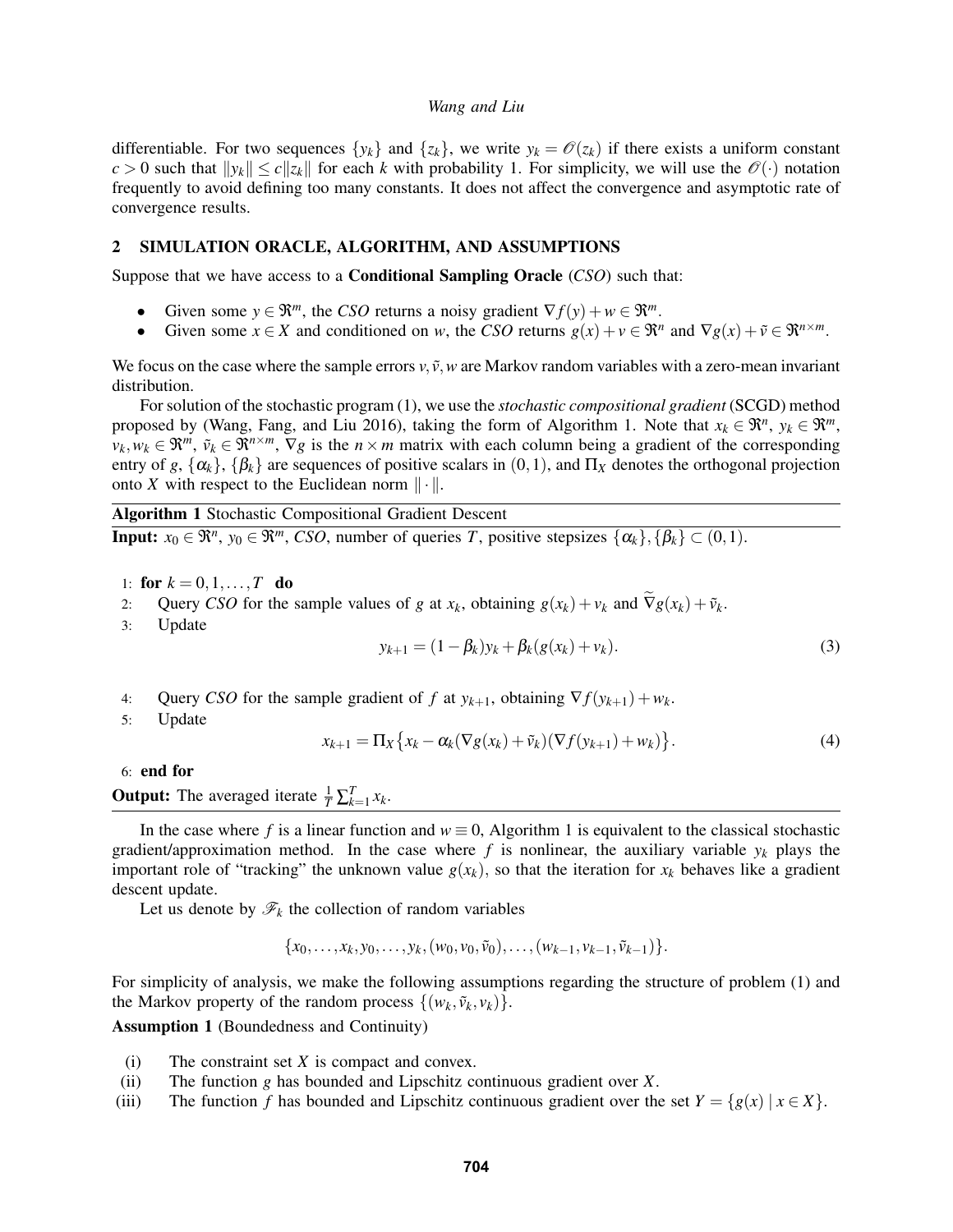Note that Assumption 1 requires the existence of Lipschitz constants without specifying their values. These unspecified constants should play a role in the convergence rate of stochastic algorithms. However, the focus of the current paper is the sample complexity, i.e., how the convergence rate relates to the number of oracle queries. For simplicity of analysis, we will omit these constants in the big O notation. For the same reason, we assume boundedness of the constraint set as well as the gradients.

Assumption 2 (Markov Noise in the Conditional Simulation Oracle)

- (i) The random variables  $\{(w_0, v_0, \tilde{v}_0), (w_1, v_1, \tilde{v}_1), (w_2, v_2, \tilde{v}_2), \ldots\}$  are uniformly bounded with probability 1.
- (ii) There exists a scalar  $\rho \in (0,1)$  such that with probability 1,

$$
\left|\mathbf{E}\left[(w_t,v_t,\tilde{v}_t)\mid \mathscr{F}_s\right]\right|\leq \mathscr{O}(\rho^{t-s+1}),\qquad \left|\mathbf{E}\left[\tilde{v}_t w_t\mid \mathscr{F}_s\right]\right|\leq \mathscr{O}(\rho^{t-s+1}),\qquad \forall\ 0
$$

Assumption 2(ii) is critical to our analysis. The first part  $|\mathbf{E}[(w_t, v_t, \tilde{v}_t) | \mathcal{F}_s] \leq \mathcal{O}(\rho^{t-s+1})$  requires that the additive sampling error  $(w_t, v_t, \tilde{v}_t)$  becomes asymptotically zero-mean, whose conditional bias decreases to zero at a geometric speed. This is a typical property of Markov chain sampling oracle. The second part  $|\mathbf{E}[\tilde{v}_t w_t | \mathcal{F}_s]|\leq \mathcal{O}(\rho^{t-s+1})$  requires the sample errors of the outer and inner functions be asymptotically uncorrelated. This is satisfied when the inner samples are simulated conditioned on the outer sample while being corrupted with Markov noise.

In contrast to the prior work (Wang, Fang, and Liu 2016) which assumes independent samples, Assumption 2 allows the samples to be corrupted with Markov noise instead of i.i.d. zero-mean noise. For simplicity of analysis, we assume that sample errors are uniformly bounded instead of having bounded second moments.

Under Assumptions 1 and 2, we will show in Theorem 1 that the SCGD algorithm converges almost surely to an optimal solution, in the case where certain diminishing stepsizes are used. In Theorem 2 and Theorem 3, we will provide upper bounds on the sub-optimality of the averaged iterates of SCGD, in the case where constant stepsizes are used.

### 3 MAIN RESULTS

In this section, we give the main results on the convergence and rate of convergence for SCGD under Markov noise. Our first result states that the SCGD algorithm converges to an optimal solution with probability 1, as long as the two stepsize sequences diminish to zero at favorable rates.

**Theorem 1** (Almost Sure Convergence) Let Assumptions 1-2 hold. Let the stepsizes  $\{\alpha_k\}$  and  $\{\beta_k\}$  be decreasing positive scalars such that

$$
\sum_{k=0}^{\infty} \min\{\alpha_k, \beta_k\} = \infty, \qquad \sum_{k=0}^{\infty} \left(\alpha_k^2 + \beta_k^2 + \frac{\alpha_k^2}{\beta_k}\right) < \infty.
$$

In addition, let there be a sequence of increasing integers  $\{N_0, N_1, \ldots\}$  such that

$$
\sum_{t=0}^{\infty} \left( \alpha_{N_t} + \beta_{N_t} + \left( \sum_{k=N_t}^{N_{t+1}-1} (\alpha_k + \beta_k) \right)^2 \right) < \infty.
$$

Then the SCGD Algorithm 1 generates a sequence  $\{(x_k, y_k)\}\$  such that  $\|y_{k+1}-g(x_k)\| \stackrel{a.s.}{\longrightarrow} 0$  and  $x_k$  converges almost surely to an optimal solution of problem (1).

In Theorem 1, a key requirement is  $\sum_{k=0}^{\infty} \left( \frac{\alpha_k^2}{\beta_k} \right)$  $\bigg)$  <  $\infty$ , which implies that  $\alpha_k \ll \beta_k$  for *k* sufficiently large. In other words, the algorithm produces consistent estimates of the optimal solution only if the *x*-step updates conservatively while the auxillary *y*-step updates aggressively fast.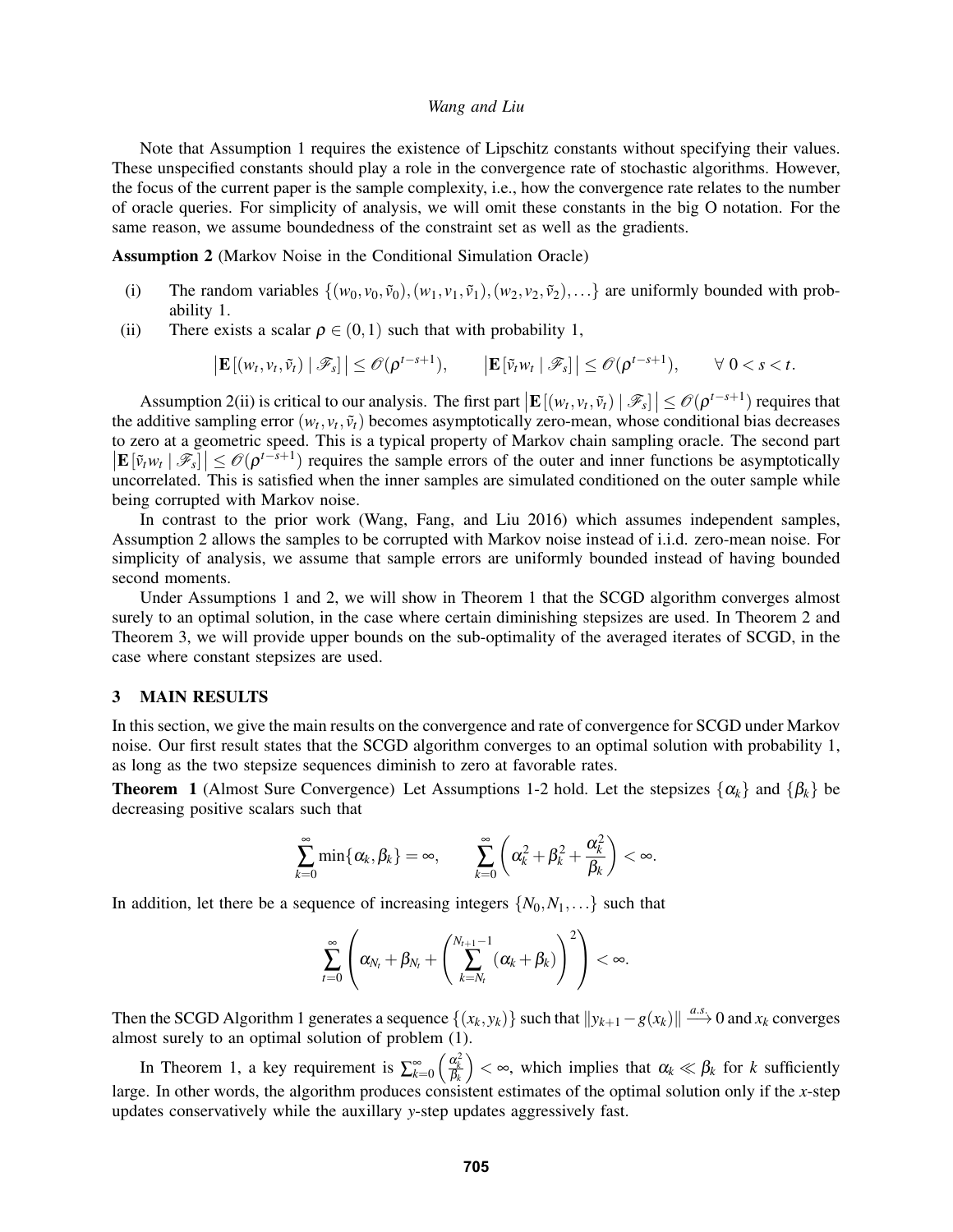For an example, the stepsizes  $\alpha_k = k^{-1}$  and  $\beta_k = k^{-3/4}$  satisfy all the conditions required by Theorem 1 if we choose  $N_t = t^{5/3}$ . The main proof idea is to construct a special sequence of merit functions based on the subsequence  $\{X_{N_t}\}_{t=1}^{\infty}$ . Since  $N_t$  increases superlinearly fast, the overall sample error incurred between the  $N_t$ -th and  $N_{t+1}$ -th iterates become less and less biased as  $t \to \infty$ . The formal proof is deferred to Section 4.

Our second result concerns the expected optimality error when constant stepsizes are used. The analysis follows from that of Theorem 1.

Theorem 2 (Constant Stepsize Error Bound) Let Assumptions 1-2 hold, and let the stepsizes be constant scalars

$$
\alpha_k = \alpha, \qquad \beta_k = \beta, \qquad k = 1, \ldots, T,
$$

where  $\alpha, \beta \in (0,1)$ . Then the averaged iterate generated by Algorithm 1 using *T* oracle queries satisfies

$$
\mathbf{E}\left[F\left(\frac{1}{T}\sum_{t=0}^T x_t\right) - F^*\right] \le \mathcal{O}\left(\frac{1}{T\alpha} + \alpha + \frac{\beta^2}{\alpha} + \frac{\alpha}{\beta} + \sqrt{\frac{\rho}{1-\rho}}\frac{(\alpha+\beta)^{3/2}}{\alpha}\right).
$$

Suppose that the total number of oracle queries *T* is known in advance. Theorem 2 allows us to pick values of the constant stepsizes  $\alpha, \beta$  in order to optimize the error bound. This lead to the following sample-error complexity result.

Theorem 3 (Sample-Error Complexity) Let Assumptions 1-2 hold, and let the stepsizes be constant scalars

$$
\alpha_k = \frac{1}{T^{5/6}}, \qquad \beta_k = \frac{1}{T^{2/3}}, \qquad k = 1, \ldots, T.
$$

Then the averaged iterate generated by Algorithm 1 using *T* oracle queries satisfies

$$
\mathbf{E}\left[F\left(\frac{1}{T}\sum_{t=0}^T x_t\right) - F^*\right] \leq \mathcal{O}\left(\left(1 + \sqrt{\frac{\rho}{1-\rho}}\right) \cdot \frac{1}{T^{1/6}}\right).
$$

In Theorem 3, the stepsizes are chosen in a way such that the asymptotic error bound is minimized. Note that such stepsizes do not satisfy the conditions required by Theorem 1 for almost sure convergence. To the authors' best knowledge, one cannot get the best sampler-error complexity and almost sure convergence *simultaneously*. This illustrates a tradeoff between pathwise convergence and minimal expected error.

When the noises are independent ( $\rho = 0$ ), the simulation oracle generates unbiased sample at every query. In this case, the error bound can be improved to  $\mathcal{O}(1/T^{1/4})$  with  $\alpha = 1/T^{3/4}$  and  $\beta = 1/\sqrt{T}$ , which matches the error bound obtained in the earlier work (Wang, Fang, and Liu 2016).

When the noises are Markov ( $\rho > 0$ ), the error-sample complexity deterioriates from  $\mathcal{O}(1/T^{1/4})$  to  $\mathscr{O}\left(\left(1+\sqrt{\frac{\rho}{1-\rho}}\right)\right)$  $\cdot \frac{1}{T}$  $\frac{1}{T^{1/6}}$ . We conjecture that the result of Theorem 3 can be further improved to achieve  $\mathcal{O}(1/T^{1/4})$ . This remains an open question for future research.

## 4 PROOF OF CONVERGENCE

In this section, we develop the almost sure convergence and convergence rate results step by step. The key to the Markov-noise analysis which differs from the classical analysis is to divide the sequence of iterates  ${x_k}_{k=0}^{\infty}$  into a sequence of increasingly long segments

$$
\{(x_{N_0},\ldots,x_{N_1-1}),\ldots,(x_{N_t},\ldots,x_{N_{t+1}-1}),\ldots\},\,
$$

where the segment length  $N_{t+1} - N_t$  increases to infinity as  $t \to \infty$ . As long as the segments are properly constructed, we can use the Markov property of the *CSO* to show that the overall error incurred within the *t*-th segment  $(x_{N_t},...,x_{N_{t+1}-1})$  is increasingly close to be zero-mean, as  $t \to \infty$ . This allows us to apply a coupled supermartingale analysis to a specifically constructed merit function and prove the convergence.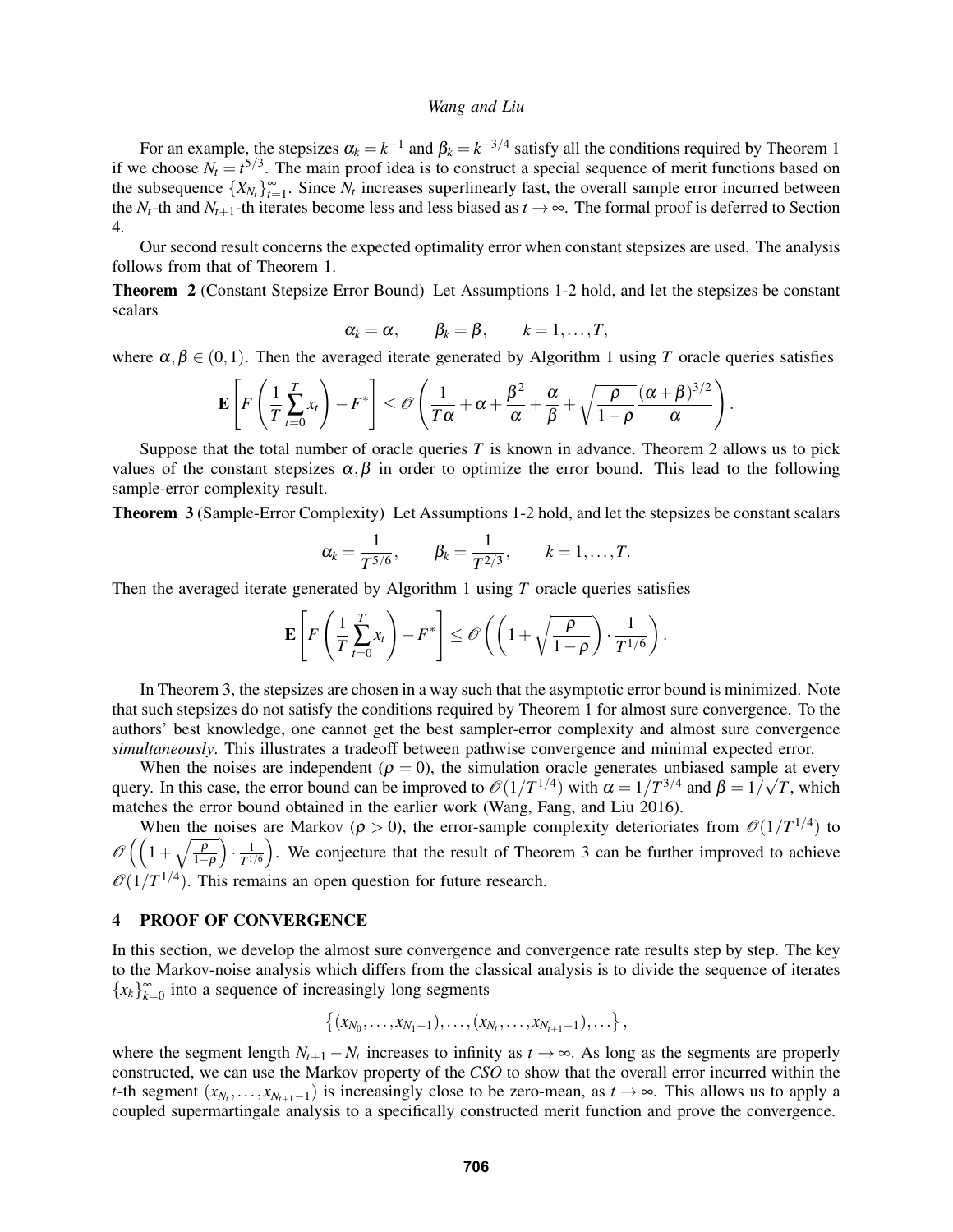## 4.1 Preliminaries

The main idea of the convergence analysis is that the two sequences  $\{x_k - x^*\}$  and  $\{g(x_k) - y_{k+1}\}$  are coupled in their asymptotic behaviors and they converge together to zero. Our proof will use the following coupled supermartingale convergence lemma by Robbins and Siegmund (Robbins and Siegmund 1971) . **Lemma 1** (Supermartingale Convergence (Robbins and Siegmund 1971)) Let  $\{z_k\}$ ,  $\{u_k\}$ ,  $\{a_k\}$  and  $\{b_k\}$ be sequences of nonnegative random variables so that

$$
\mathbf{E}\left[z_{k+1} \mid \mathscr{G}_k\right] \le (1+a_k)z_k - u_k + b_k, \quad \text{for all } k \ge 0 \text{ w.p.1},
$$

where  $\mathscr{G}_k$  denotes the collection  $z_0, \ldots, z_k, u_0, \ldots, u_k, a_0, \ldots, a_k, b_0, \ldots, b_k$ . Also, let  $\sum_{k=0}^{\infty} (a_k + b_k) < \infty$  with probability 1. Then  $z_k$  converges almost surely to a random variable and  $\sum_{k=0}^{\infty} u_k < \infty$  with probability 1. **Lemma 2** (Basic Facts) Let Assumptions 1-2 hold. Then with probability 1 for any  $t, k > 0$ ,

- (a)  $||x_{k+1} x_k|| \leq \mathcal{O}(\alpha_k), \quad ||x_{k+t} x_k|| \leq \sum_{i=k}^{k+t-1} \mathcal{O}(\alpha_i).$
- (b)  $||y_{k+1} y_k|| \leq \mathcal{O}(\beta_k), \quad ||y_{k+t} y_k|| \leq \sum_{i=k}^{k+t-1} \mathcal{O}(\beta_i).$
- (c) For all  $y_1, y_2 \in Y$ ,  $||g(y_1) g(y_2)|| \le \mathcal{O}(||y_1 y_2||)$ .

*Proof.* The proof directly follows from Assumptions 1-2 and triangle/matrix norm inequalities.

Let us analyze the iteration for  $x_k$ . We will show that it behaves in a way similar to a gradient descent step.

Lemma 3 (Contraction of the *x*-Iteration) Let Assumptions 1-2 hold, let *x* <sup>∗</sup> be an arbitrary optimal solution of problem (1), and let  $F^* = F(x^*)$ . Then with probability 1, for any  $k > 0$ 

$$
\mathbf{E}\left[\|x_{k+1}-x^*\|^2 \mid \mathscr{F}_k\right] \le \|x_k-x^*\|^2 - 2\alpha_k \left(F(x_k)-F^*\right) + \mathscr{O}\left(\alpha_k^2 + \frac{\alpha_k^2}{\beta_k}\right) + \alpha_k \mathbf{E}\left[L_1(x_k,\tilde{v}_k,w_k) \mid \mathscr{F}_k\right] + \beta_k \mathbf{E}\left[\|g(x_k)-y_{k+1}\|^2 \mid \mathscr{F}_k\right],\tag{5}
$$

where  $L_1$  is a function given by  $L_1(x_k, \tilde{v}_k, w_k) = -2(x_k - x^*)' \tilde{v}_k(\nabla f(g(x_k)) + w_k) - 2(x_k - x^*)' \nabla g(x_k) w_k$ . *Proof.* By using the definition of  $x_k$  [cf. Eq. (4)], the nonexpansiveness of  $\Pi_X$ , and the fact  $x^* \in X$ , we have

$$
||x_{k+1} - x^*||^2 \le ||x_k - x^* - \alpha_k(\nabla g(x_k) + \tilde{v}_k)(\nabla f(y_{k+1}) + w_k)||^2
$$
  
\n
$$
= ||x_k - x^*||^2 + \alpha_k^2 ||(\nabla g(x_k) + \tilde{v}_k)(\nabla f(y_{k+1}) + w_k)||^2 - 2\alpha_k(x_k - x^*)'(\nabla g(x_k) + \tilde{v}_k)(\nabla f(y_{k+1}) + w_k)
$$
  
\n
$$
= ||x_k - x^*||^2 + \alpha_k^2 ||(\nabla g(x_k) + \tilde{v}_k)(\nabla f(y_{k+1}) + w_k)||^2 - 2\alpha_k(x_k - x^*)'\nabla g(x_k)\nabla f(g(x_k))
$$
  
\n
$$
- 2\alpha_k(x_k - x^*)'\tilde{v}_k(\nabla f(g(x_k)) + w_k) - 2\alpha_k(x_k - x^*)'\nabla g(x_k)w_k
$$
  
\n
$$
+ 2\alpha_k(x_k - x^*)'(\nabla g(x_k) + \tilde{v}_k)(\nabla f(g(x_k)) - \nabla f(y_{k+1}))
$$
  
\n
$$
= ||x_k - x^*||^2 + \alpha_k^2 ||(\nabla g(x_k) + \tilde{v}_k)(\nabla f(y_{k+1}) + w_k)||^2 - 2\alpha_k(x_k - x^*)'\nabla g(x_k)\nabla f(g(x_k))
$$
  
\n
$$
+ \alpha_k L_1(x_k, \tilde{v}_k, w_k) + u_k,
$$
  
\n(6)

where we define  $u_k$  to be

$$
u_k = 2\alpha_k(x_k - x^*)'(\nabla g(x_k) + \tilde{v}_k)(\nabla f(g(x_k)) - \nabla f(y_{k+1})).
$$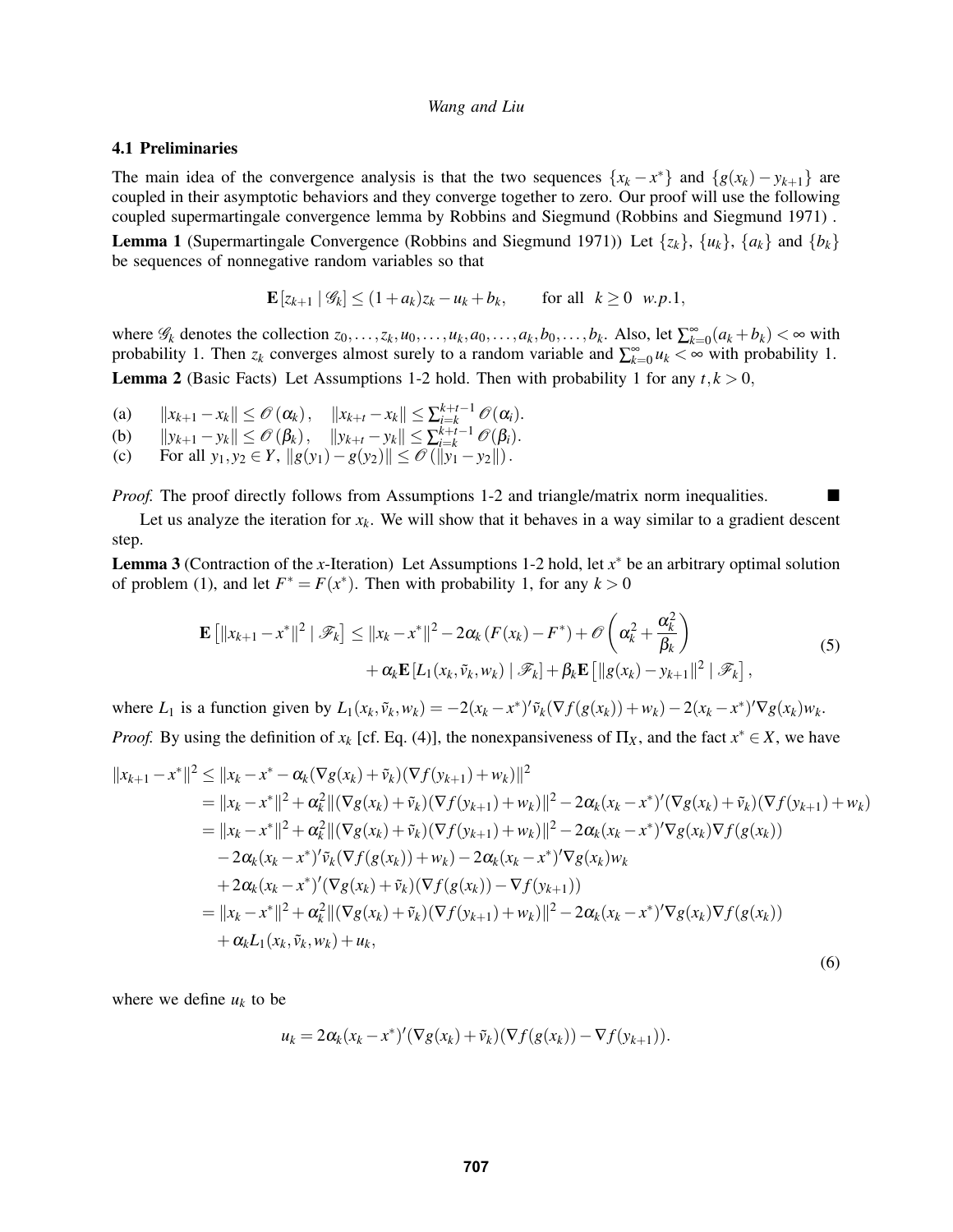By using matrix norm inequalities, the Lipschitz continuity of  $\nabla f$ , and the boundedness of  $x_k$ ,  $\nabla g(x_k)$ , and  $\tilde{v}_k$ , we obtain

$$
u_k \leq 2\alpha_k ||x_k - x^*|| ||\nabla g(x_k) + \tilde{v}_k|| ||\nabla f(g(x_k)) - \nabla f(y_{k+1})||
$$
  
\n
$$
\leq \mathcal{O}(\alpha_k) ||g(x_k) - y_{k+1}||
$$
  
\n
$$
\leq \beta_k ||g(x_k) - y_{k+1}||^2 + \mathcal{O}\left(\frac{\alpha_k^2}{\beta_k}\right).
$$

By the convexity of  $F = f \circ g$  and the chain rule of differential, we obtain  $\nabla g(x_k) \nabla f(g(x_k)) = \nabla F(x_k)$ , therefore

$$
(x_k-x^*)'\nabla g(x_k)\nabla f(g(x_k))\geq F(x_k)-F^*.
$$

Taking expectation on both sides of Eq. (6) and applying the preceding inequalities, we obtain

$$
\mathbf{E} [||x_{k+1} - x^*||^2 | \mathscr{F}_k] \le ||x_k - x^*||^2 + \mathscr{O}\left(\alpha_k^2 + \frac{\alpha_k^2}{\beta_k}\right) - 2\alpha_k (F(x_k) - F^*)
$$
  
+  $\alpha_k \mathbf{E} [L_1(x_k, \tilde{v}_k, w_k) | \mathscr{F}_k]$   
+  $\beta_k \mathbf{E} [||g(x_k) - y_{k+1}||^2 | \mathscr{F}_k].$ 

By using Assumptions 1 and 2, we can verify that  $L_1(x, \tilde{v}, w)$  is Lipschitz continuous in  $x \in X$  and is bilinear in  $(\tilde{v}, w)$ . Thus we have completed the proof.

Let us we analyze the behavior of  $y_k$ , which is obtained by averaging past samples  $\{g(x_t) + v_t\}_{t=0}^k$ as an approximation to the unknown quantity  $g(x_k)$ . The next lemma shows that the approximation error  $||y_{k+1} - g(x_k)||$  decreases "on average" according to a supermartingle-type inequality.

Lemma 4 (Contraction of the *y*-Iteration) Let Assumptions 1-2 hold. Then with probability 1, for all *k*

$$
\mathbf{E}\left[\|y_{k+1} - g(x_k)\|^2 \mid \mathcal{F}_k\right] \le (1 - \beta_k) \|y_k - g(x_{k-1})\|^2 + \mathcal{O}\left(\frac{\alpha_k^2}{\beta_k} + \alpha_k^2 + \beta_k^2\right) + \beta_k \mathbf{E}\left[L_2\left((x_{k-1}, y_k), v_k\right) \mid \mathcal{F}_k\right].
$$
\n(7)

where  $L_2$  is a function given by  $L_2((x, y), v) = (y - g(x))'v$ .

*Proof.* By using the definition of  $y_k$  [cf. Eq. (3)], we have

$$
y_{k+1} - g(x_k) + e_k = (1 - \beta_k)(y_k - g(x_{k-1})) + \beta_k v_k,
$$
\n(8)

where we define  $e_k = (1 - \beta_k)(g(x_k) - g(x_{k-1}))$ . By using Assumption 1 we obtain

$$
||e_k|| \leq \mathcal{O}(|x_k - x_{k-1}||) \leq \mathcal{O}(\alpha_k).
$$
\n(9)

.

Taking squared norm expectation on both sides of Eq. (8) and using Assumptions 1-2, we have

$$
\mathbf{E} [||y_{k+1} - g(x_k) + e_k||^2 | \mathcal{F}_k]
$$
  
=  $(1 - \beta_k)^2 ||y_k - g(x_{k-1})||^2 + \beta_k^2 \mathbf{E} [||v_k||^2 | \mathcal{F}_k] + 2(1 - \beta_k)\beta_k \mathbf{E} [(y_k - g(x_{k-1}))'v_k | \mathcal{F}_k]$  (10)  
 $\leq (1 - \beta_k)^2 ||y_k - g(x_{k-1})||^2 + \mathcal{O}(\beta_k^2) + 2(1 - \beta_k)\beta_k \mathbf{E} [(y_k - g(x_{k-1}))'v_k | \mathcal{F}_k].$ 

By using the basic inequality  $||a+b||^2 \le (1+\varepsilon)||a||^2 + (1+1/\varepsilon)||b||^2$  for any  $\varepsilon > 0$ , we have

$$
||y_{k+1} - g(x_k)||^2 \le (1 + \beta_k) ||y_{k+1} - g(x_k) + e_k||^2 + (1 + 1/\beta_k) ||e_k||^2
$$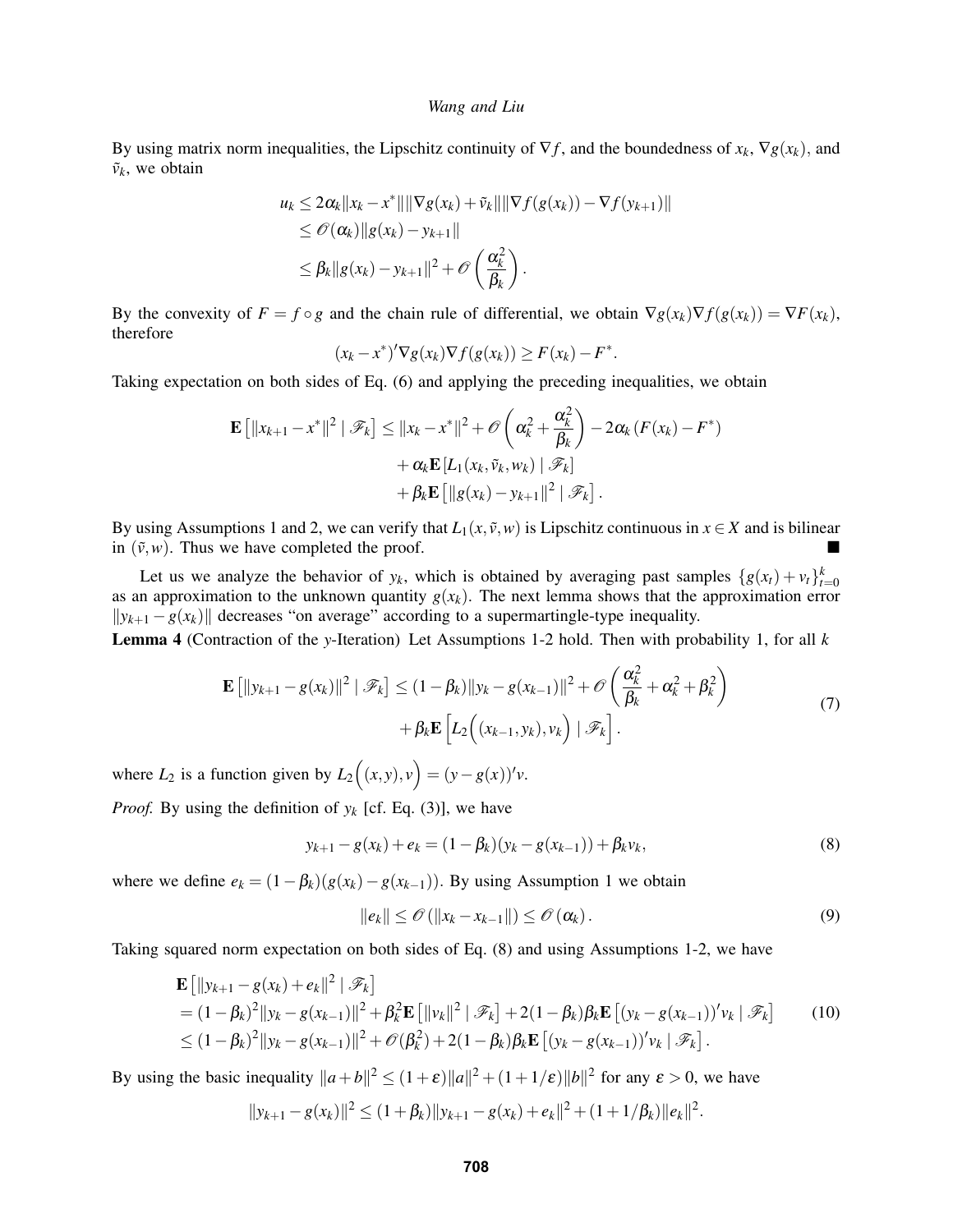Taking expectation on both sides and applying Eqs. (9)-(10), we obtain that

$$
\mathbf{E}\left[\|y_{k+1}-g(x_k)\|^2\mid \mathscr{F}_k\right] \leq (1-\beta_k)\|y_k-g(x_{k-1})\|^2+\mathscr{O}\left(\frac{a_k^2}{\beta_k}+\alpha_k^2+\beta_k^2\right)+2\beta_k\mathbf{E}\left[(y_k-g(x_{k-1}))'v_k\mid \mathscr{F}_k\right],
$$

for all *k* with probability 1. By letting  $L_2((x, y), v) = 2(y - g(x))'v$ , we obtain Eq. (7). It can be easily seen that  $L_2$  is Lipschitz continuous in  $(x, y)$  and linear in *v*.

## 4.2 Almost Sure Convergence

Next we develop our first main result. Its proof idea is to combine the results for the *x*-iteration and *y*-iteration (Lemmas 3 and 4) and to make use of the Markov property (Assumption 2(ii)).

Proof of Theorem 1. Define the random variable

$$
J_k = ||x_k - x^*||^2 + 2||y_k - g(x_{k-1})||^2.
$$

We multiply Eq. (7) with 2 and take its sum with Eq. (5), and obtain

$$
\mathbf{E}[J_{k+1} | \mathscr{F}_k] \leq J_k - 2\alpha_k (F(x_k) - F^*) - \beta_k \mathbf{E}[||y_{k+1} - g(x_k)||^2 | \mathscr{F}_k] + \varepsilon_k
$$
  
+  $\alpha_k \mathbf{E}[L_1(x_k, \tilde{v}_k, w_k) | \mathscr{F}_k] + 2\beta_k \mathbf{E}[L_2((x_{k-1}, y_k), v_k) | \mathscr{F}_k].$  (11)

where we define  $\varepsilon_k$  to be the deterministic sequence given by

$$
\epsilon_k = \mathscr{O}\left(\alpha_k^2 + \beta_k^2 + \frac{\alpha_k^2}{\beta_k}\right),
$$

and  $L_1, L_2$  are functions defined in Lemmas 3 and 4 respectively.

We take an *arbitrary* sequence of increasing integers  $\{N_t\}$ . Let *t*, *k* be positive integers such that  $N_t \le k < N_{t+1}$ . Recall that  $L_1(x_k, \tilde{v}_k, w_k) = -2(x_k - x^*)' \tilde{v}_k(\nabla f(g(x_k)) + w_k) - 2(x_k - x^*)' \nabla g(x_k) w_k$ . By using the Lipschitz continuity and bilinearity of  $L_1(x, \tilde{v}, w)$  in *x* and  $(w, \tilde{v})$  respectively, and by using Assumption 2(ii), we obtain

$$
\mathbf{E}\left[L_1(x_k, \tilde{v}_k, w_k) \mid \mathscr{F}_{N_t}\right] = \mathbf{E}\left[L_1(x_{N_t}, \tilde{v}_k, w_k) \mid \mathscr{F}_{N_t}\right] + \mathbf{E}\left[(L_1(x_k, \tilde{v}_k, w_k) - L_1(x_{N_t}, \tilde{v}_k, w_k) \mid \mathscr{F}_{N_t}\right] \n\leq \mathscr{O}\left(\left|\mathbf{E}\left[w_k \mid \mathscr{F}_{N_t}\right]\right| + \left|\mathbf{E}\left[\tilde{v}_k \mid \mathscr{F}_{N_t}\right]\right| + \left|\mathbf{E}\left[\tilde{v}_k w_k \mid \mathscr{F}_{N_t}\right]\right|\right) + \mathscr{O}\left(\mathbf{E}\left[\left\|x_k - x_{N_t}\right\|\right \mid \mathscr{F}_{N_t}\right]\right) \n\leq \mathscr{O}\left(\rho^{k - N_t + 1} + \sum_{i = N_t}^k \alpha_i\right).
$$

Similarly, we also have

$$
\mathbf{E}\left[L_2(x_{k-1},y_k),v_k \mid \mathscr{F}_{N_t}\right] = \mathbf{E}\left[L_2(x_{N_t-1},y_{N_t}),v_k\right) \mid \mathscr{F}_{N_t}\right] + \mathbf{E}\left[L_2(x_{k-1},y_k),v_k\right) - L_2(x_{N_t-1},y_{N_t}),v_k) \mid \mathscr{F}_{N_t}\right] \\
\leq \mathcal{O}\left(\left|\mathbf{E}\left[v_k \mid \mathscr{F}_{N_t}\right]\right| + \mathcal{O}\left(\mathbf{E}\left[\|x_{N_t-1} - x_{k-1}\| + \|y_k - y_{N_t}\| \mid \mathscr{F}_{N_t}\right]\right) \\
\leq \mathcal{O}\left(\rho^{k - N_t + 1} + \sum_{i=N_t}^k (\alpha_i + \beta_i)\right).
$$

We also have

$$
-\mathbf{E}[F(x_k)-F^* \mid \mathscr{F}_{N_t}] \leq -(F(x_{N_t})-F^*)+\mathscr{O}(\mathbf{E}[\|x_k-x_{N_t}\| \mid \mathscr{F}_{N_t}]) \leq -(F(x_{N_t})-F^*)+\sum_{i=N_t}^k \mathscr{O}(\alpha_i),
$$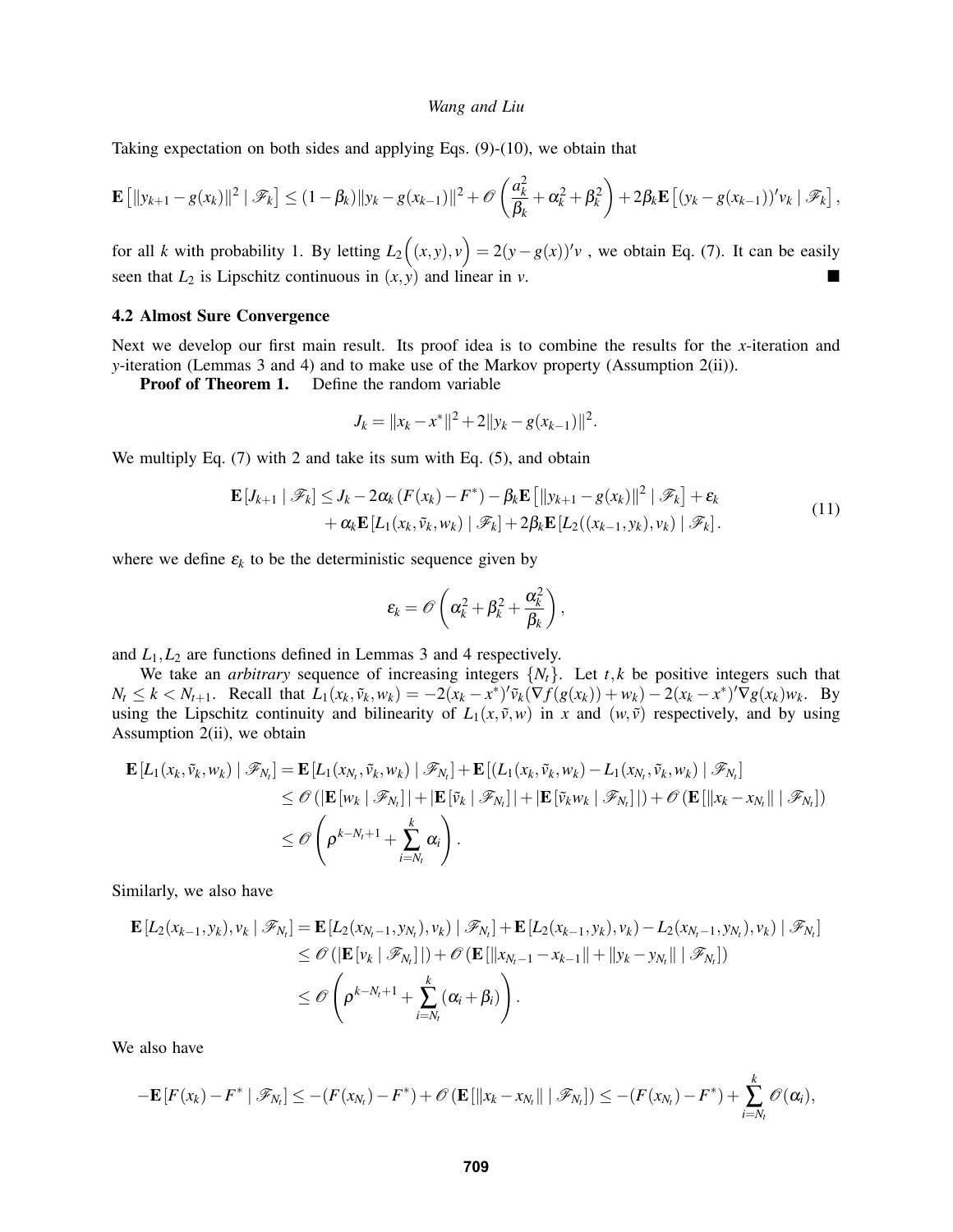and

$$
-\mathbf{E} [||y_k - g(x_{k-1})||^2 | \mathcal{F}_{N_t}] \le -||y_{N_t} - g(x_{N_t-1})||^2 + \mathcal{O}(\mathbf{E} [||x_{N_t-1} - x_{k-1}|| + ||y_k - y_{N_t}|| | \mathcal{F}_{N_t}])
$$
  

$$
\le -||y_{N_t} - g(x_{N_t-1})||^2 + \sum_{i=N_t}^k \mathcal{O}(\alpha_i + \beta_i).
$$

Taking expectation on both sides of (13) conditioned on  $\mathcal{F}_{N_t}$  and applying the preceding relations, we obtain

$$
\mathbf{E}\left[J_{k+1} \mid \mathscr{F}_{N_t}\right] \leq \mathbf{E}\left[J_k \mid \mathscr{F}_{N_t}\right] + \varepsilon_k - 2\alpha_k \left(F(x_k) - F^*\right) - \beta_k \mathbf{E}\left[\|y_{k+1} - g(x_k)\|^2 \mid \mathscr{F}_{N_t}\right] + \mathcal{O}\left(\rho^{k - N_t + 1}(\alpha_k + \beta_k) + (\alpha_k + \beta_k) \sum_{i = N_t}^{N_{t+1} - 1} (\alpha_i + \beta_i)\right).
$$
\n(12)

Applying the preceding relations inductively for  $k = N_t, \ldots, N_{t+1} - 1$  and using the facts  $\sum_{k=N_t}^{N_{t+1}-1}$  $\sum_{k=N_t}^{N_{t+1}-1}\rho^{k-N_t+1}\leq$ ρ  $\frac{\rho}{1-\rho}$ , α<sub>*k*</sub> ↓ 0, β<sub>*k*</sub> ↓ 0 we obtain

$$
\mathbf{E}\left[J_{N_{t+1}} \mid \mathscr{F}_{N_t}\right] \leq J_{N_t} + \sum_{k=N_t}^{N_{t+1}-1} \varepsilon_k - 2 \sum_{k=N_t}^{N_{t+1}-1} \alpha_k \left(F(x_{N_t}) - F^*\right) - \sum_{k=N_t}^{N_{t+1}-1} \beta_k \mathbf{E}\left[\|y_{N_t+1} - g(x_{N_t})\|^2 \mid \mathscr{F}_{N_t}\right] + \mathcal{O}\left(\frac{\rho}{1-\rho}(\alpha_{N_t} + \beta_{N_t}) + \left(\sum_{k=N_t}^{N_{t+1}-1}(\alpha_k + \beta_k)\right)^2\right).
$$
\n(13)

We note that the stepsize assumptions imply that  $\sum_{t=0}^{\infty} \sum_{k=N_t}^{N_{t+1}-1}$  $\sum_{k=N_t}^{N_{t+1}-1} \varepsilon_k \leq \sum_{k=0}^{\infty} \mathscr{O}(\alpha_k^2 + \beta_k^2 + \alpha_k^2/\beta_k) < \infty$ , and that  $\sum_{t=0}^{\infty}$  $\left( \textit{\textbf{a}}_{N_{t}}+\beta_{N_{t}}+\left( \sum_{k=N_{t}}^{N_{t+1}-1}\right)$  $\left(\alpha_k + \beta_k\right)^2$   $\geq$  ∞. These together with the fact  $F(x_k) - F^* \geq 0$  suggest that the supermartingale convergence Lemma 1 applies to Eq. (13).

By applying Lemma 1 to Eq. (13), we obtain that  $J_{N_t}$  converges almost surely to a random variables as  $t \rightarrow \infty$ , and  $w.p.1$ ,

$$
\sum_{t=0}^{\infty}\sum_{k=N_{t}}^{N_{t+1}-1} \left( \alpha_{k} \left( F(x_{N_{t}}) - F^{*} \right) + \beta_{k} \mathbf{E} \left[ \left\| y_{N_{t}+1} - g(x_{N_{t}}) \right\|^{2} \mid \mathscr{F}_{N_{t}} \right] \right) < \infty.
$$

This together with the stepsize assumption  $\sum_{k=0}^{\infty} \min\{\alpha_k, \beta_k\} = \infty$  further implies that *w.p.*1,

$$
\liminf_{t\to\infty}\big(F(x_{N_t})-F^*+\mathbf{E}\big[\|y_{N_t+1}-g(x_{N_t})\|^2\mid\mathscr{F}_{N_t}\big]\big)=0.
$$

Note that the sequence  $\{x_{N_t}\}\$ is bounded with probability 1. Consider an *arbitrary sample trajectory* of  $\{(x_N, y_{N_t})\}$  such that the corresponding  $J_{N_t}$  converges. By the continuity of *F*, the sequence  $\{(x_{N_t}, \mathbf{E} [||y_{N_t+1} - g(x_{N_t})||^2 | \mathcal{F}_{N_t}])\}$  must have a limit point  $(\bar{x}, 0)$  with  $\bar{x}$  being an optimal solution, i.e.,  $F(\bar{x}) = F^*$ . Also we have  $||y_{N_t} - g(x_{N_t-1})|| \le \mathbf{E}[||y_{N_t+1} - g(x_{N_t})|| | \mathcal{F}_{N_t}] + \mathcal{O}(\alpha_k + \beta_k) \to 0$ . Since the choice of  $x^*$  is arbitrary, we take  $x^* = \bar{x}$ . On this sample trajectory, we have shown that  $J_{N_t} =$  $||x_{N_t} - \bar{x}||^2 + 2||y_{N_t} - g(x_{N_t-1})||^2 \to 0$  and  $x_{N_t} \to \bar{x}$ . Therefore  $x_{N_t}$  converges almost surely to a random point in the set of optimal solutions of problem (1) and  $||y_{N_t} - g(x_{N_t-1})|| \stackrel{a.s.}{\longrightarrow} 0$ , as  $t \to \infty$ .

Finally, since  $\sum_{t=0}^{\infty} \left( \sum_{k=N_t}^{N_{t+1}-1} \right)$ *N*<sub>*t*+1</sub><sup>-1</sup></sup>(α<sub>*k*</sub> + β<sub>*k*</sub>)</sub> $)<sup>2</sup>$  < ∞, we have  $\sum_{k=N_t}^{N_{t+1}-1}$  $\alpha_{k=N_t}^{N_{t+1}-1}$   $\alpha_k \leq \sum_{k=N_t}^{N_{t+1}-1}$  $\sum_{k=N_t}^{N_{t+1}-1} (\alpha_k + \beta_k) \rightarrow 0$ . We have, as  $k \to \infty$ .

$$
||x_k - x_{N_{t^*(k)}}|| \le \sum_{k=N_t}^{N_{t+1}-1} \mathcal{O}(\alpha_k) \to 0
$$
, where  $t^* = \max_t \{N_t \le k\}$ .

Therefore  $x_k$  converges almost surely to an optimal solution. Similarly  $||y_{k+1} - g(x_k)|| \xrightarrow{a.s.} 0$ .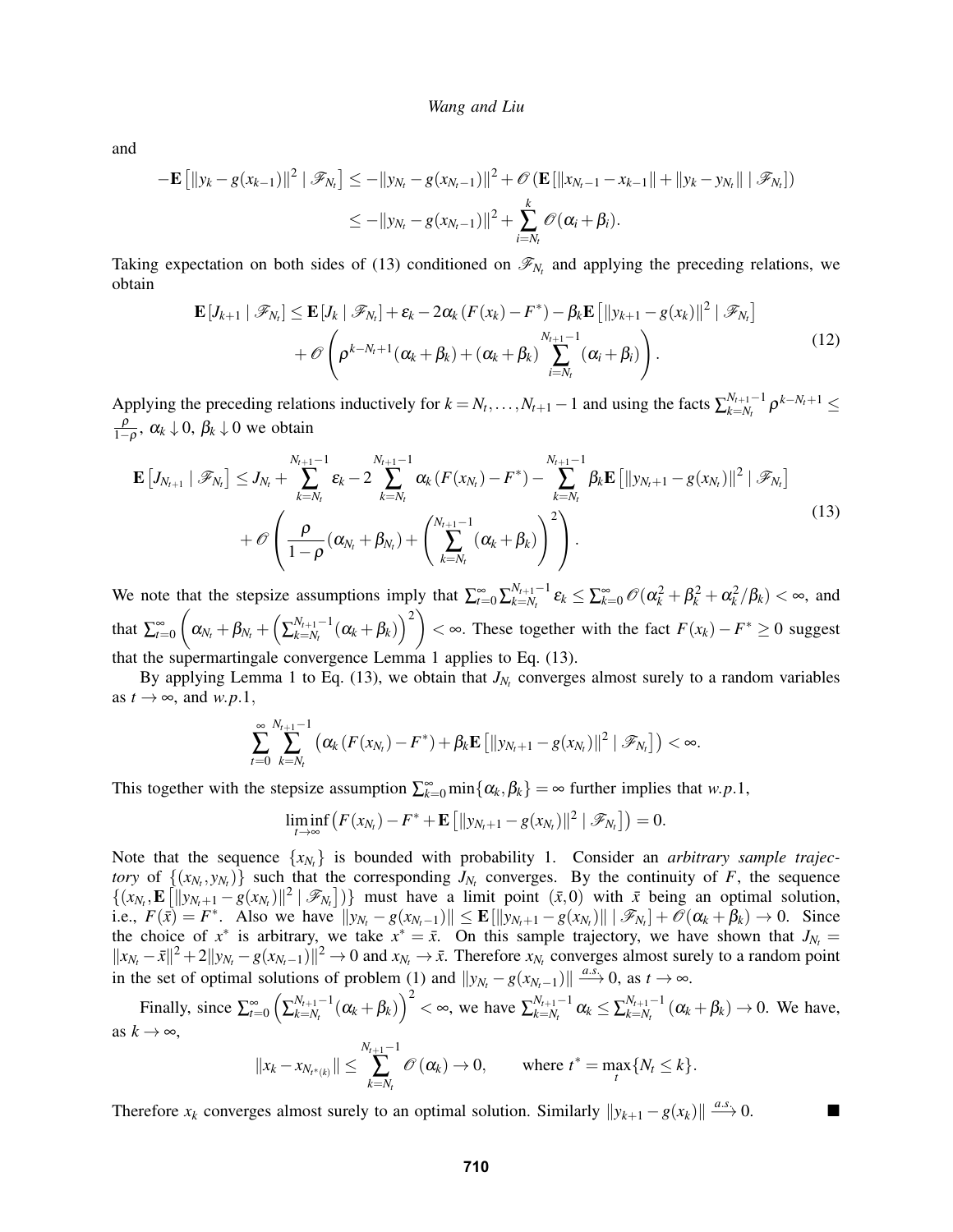## 4.3 Constant Stepsize Error Bounds

Following the line of analysis of Theorem 1, we continue to prove the rate of convergence results.

**Proof of Theorem 2 and Theorem 3.** For any increasing integers  $\{N_t\}$ , we take expectation on both sides of Eq. (12) and apply it inductively, yielding

$$
\mathbf{E}\left[J_{N_{t+1}}\right] \leq \mathbf{E}\left[J_{N_{t}}\right] - 2\sum_{k=N_{t}}^{N_{t+1}-1} \alpha_{k} \mathbf{E}\left[F(x_{k}) - F^{*}\right] + \sum_{k=N_{t}}^{N_{t+1}-1} \mathcal{O}\left(\alpha_{k}^{2} + \beta_{k}^{2} + \frac{\alpha_{k}^{2}}{\beta_{k}}\right) + \mathcal{O}\left(\rho \frac{\alpha_{N_{t}} + \beta_{N_{t}}}{1-\rho} + \left(\sum_{k=N_{t}}^{N_{t+1}-1} (\alpha_{k} + \beta_{k})\right)^{2}\right).
$$
\n(14)

We choose  $N_t = Mt$  for all *t*, where *M* is an arbitrary positive integer. Applying Eq. (14) repeatedly with  $\alpha_k = \alpha$  and  $\beta_k = \beta$  yields

$$
2\sum_{t=0}^{k} \mathbf{E}\left[F(x_t) - F^*\right] \le 2\sum_{t=0}^{\lceil k/M \rceil M} \mathbf{E}\left[F(x_t) - F^*\right]
$$
  

$$
\le \frac{\mathbf{E}\left[J_0\right]}{\alpha} + \mathcal{O}\left(\lceil k/M \rceil M\right) \left(\alpha + \frac{\beta^2}{\alpha} + \frac{\alpha}{\beta}\right)
$$
  

$$
+ \frac{\mathcal{O}\left(\lceil k/M \rceil M\right)}{\alpha M} \frac{\rho(\alpha + \beta)}{1 - \rho} + \frac{\mathcal{O}\left(\lceil k/M \rceil M\right)}{\alpha M} M^2(\alpha^2 + \beta^2).
$$

Minimizing the preceding upper bound over *M* for *k* sufficiently large, we take  $M = \left(\frac{\rho(\alpha+\beta)}{(1-\rho)(\alpha^2+\beta)}\right)$  $\frac{\rho(\alpha+\beta)}{(1-\rho)(\alpha^2+\beta^2)}\Big)^{1/2}$  and obtain

$$
2\sum_{t=0}^k \mathbf{E}\left[F(x_t)-F^*\right] \leq \frac{\mathbf{E}\left[J_0\right]}{\alpha}+\mathscr{O}(k)\left(\alpha+\frac{\beta^2}{\alpha}+\frac{\alpha}{\beta}\right)+\mathscr{O}(k)\sqrt{\frac{\rho}{1-\rho}}(\alpha+\beta)^{3/2}/\alpha.
$$

By the convexity of *F*, we have  $\mathbf{E}\left[F\left(\frac{1}{k}\sum_{t=0}^{k}x_{t}\right)-F^{*}\right] \leq \frac{1}{k}\sum_{t=1}^{k}\mathbf{E}\left[F(x_{t})-F^{*}\right]$  and complete the proof of Theorem 2. By applying the specific stepsizes  $\alpha = \frac{1}{\tau^5}$  $\frac{1}{T^{5/6}}, \beta = \frac{1}{T^{2/3}}$  $\frac{1}{T^{2/3}}$ , the results of Theorem 3 follow immediately.

### 5 APPLICATION IN DYNAMIC PROGRAMMING: ONLINE BELLMAN ERRORMINIMIZATION

Optimization involving compositions of expected-value functions is very common. As an example of using stochastic optimization to solve dynamic programming, let us consider the Markov decision problem (MDP) with states  $i = 1, \ldots, n$ . Finding an optimal policy for the MDP can be equivalently casted into solving the fixed-point *Bellman equation*, i.e., finding *J* such that

$$
J = \max_{a \in A} \{g_a + P_a J\},\tag{15}
$$

where  $J \in \mathbb{R}^n$  is the optimal value-per-state vector (also known as value function),  $a \in A$  is an action,  $g_a \in \mathbb{R}^n$ is the transition reward-per-state vector given action *a*,  $P_a \in \mathbb{R}^{n \times n}$  is the matrix of transition probabilities given action *a*, and the maximization is elementwise. The optimal policy is the state to action mapping that achieves the elementwise maximization in the Bellman equation.

Suppose that we are given a fixed policy  $\pi: 1, \ldots, n \mapsto A$ . Let the transition matrix and transitional cost vector be  $P^{\pi} \in \mathbb{R}^{n \times n}$  and  $g^{\pi} \in \mathbb{R}^n$ , respectively. In order to improve the fixed policy via policy iteration,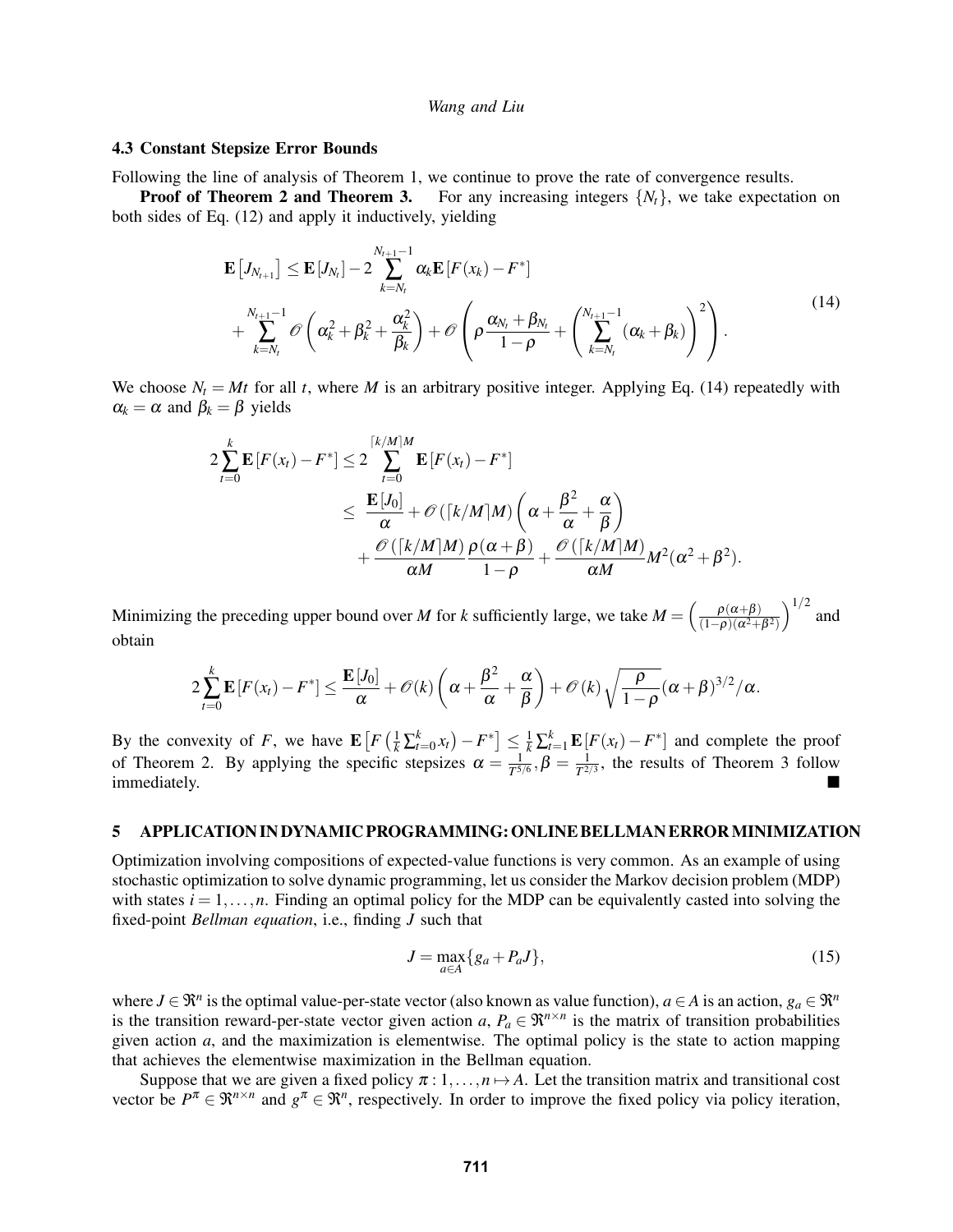one needs to calculate the value function associated with policy  $\pi$ , which is the solution to an  $n \times n$  system of Bellman equations:

$$
J = g^{\pi} + P^{\pi} J.
$$

Meanwhile, the Bellman residual minimization approach is to solve the problem

$$
\min \|J - (g^{\pi} + P^{\pi}J)\|^2
$$
  
s.t.  $J \in S$ , (16)

where *S* is a convex constraint set (e.g., a linear subspace spanned by a small number of features). When  $S = \mathbb{R}^n$ , the the set of optimal solutions of (16) coincides that of the Bellman equation. In *approximate dynamic programming*, the original high-dimensional problem may be solved by restricting *J* to some parametric family, which translates to a constraint *S* in the residual minimization problem.

We consider the simulation setting where  $P^{\pi}$  and  $g^{\pi}$  are not explicitly given. Instead, we are given a simulator of the MDP which generates random state transitions under the fixed policy  $\pi$ . This simulator produces a sample trajectories of state and reward pairs according to the unknown transition probabilities *P* π :

$$
\{(i_k, g_k), (i_{k+1}, g_{k+1}), \ldots\}.
$$

Such a simulator is a special case of the conditional sample oracle described in Section 2 and satisfies our assumptions. We may rewrite the Bellman residual minimization (16) as

$$
\min_{J \in S} \sum_{i=1}^{n} (J(i) - \mathbf{E}^{\pi} [g_{k+1} + J(i_{k+1}) | i_k = i])^2,
$$

which is a stochastic program that takes the form of problem  $(1)$ . Therefore the proposed SCGD method is able to solve the Bellman minimization problem using only the simulation trajectory  $\{(i_k, g_k)\}\$ , without knowing in advance the transition probabilities. The SCGD method can be applied to *online* policy evaluation, where the samples  $\{(i_k, g_k)\}\$  are generated from the actual stochastic system, rather than from a simulator which has to restart after every state transition in order to maintain independence. Customized algorithms and analysis for the dynamic programming application is a direction for future research.

## 6 SUMMARY

In this paper, we have considered a stochastic quasi-gradient scheme for minimizing the composition of a stochastic nonlinear function and an expected-value mapping. We have focused on the case where the function values and subgradient samples are perturbed with Markov noise. With certain diminishing step size assumptions, the proposed stochastic compositional gradient method converges almost surely to an optimal solution of the convex problem. We have derived finite-sample error bounds for the method, which show that the algorithm's performance indeed deteriorates when the noises are Markov instead of independent.

## **REFERENCES**

- Bertsekas, D. P. 2011. "Incremental Proximal Methods for Large Scale Convex Optimization". *Mathematical Programming, Series B* 129:163–195.
- Bertsekas, D. P., and J. N. Tsitsiklis. 1989. *Parallel and Distributed Computation: Numerical Methods*. Belmont, M. A.: Athena Scientific.
- Bhatnagar, S., and V. S. Borkar. 1998. "A Two Timescale Stochastic Approximation Scheme for Simulation-Based Parametric Optimization". *Probability in the Engineering and Informational Sciences* 12:519–531.
- Borkar, V. S. 1997. "Stochastic Approximation with Two Time Scales". *Systems & Control Letters* 29:291– 294.